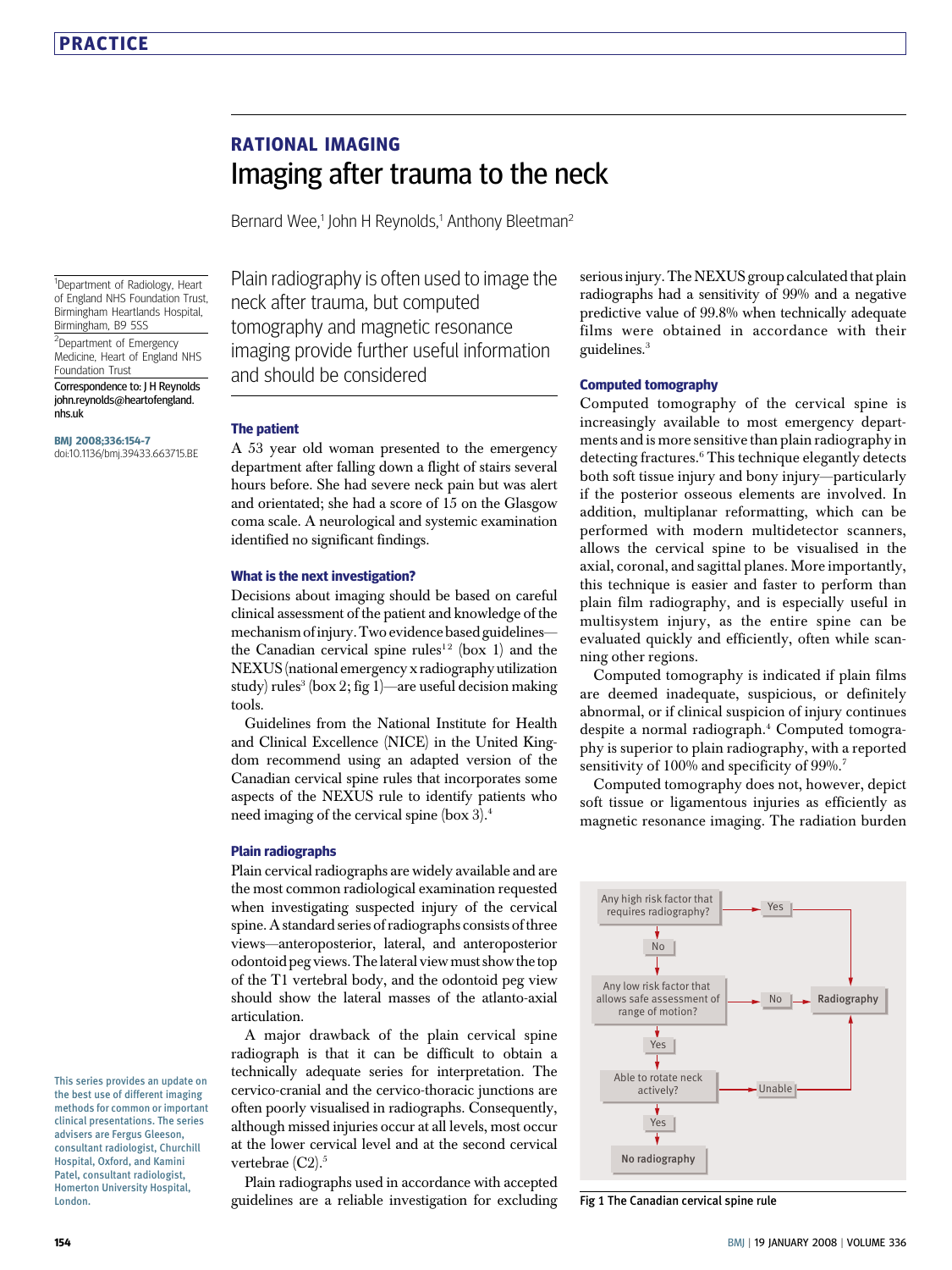

Fig 2 Initial screening lateral and anteroposterior radiographs. The lateral view (left) shows bilateral facet joint subluxation of C3 and C4 facet joints (red arrow) with splaying of the spinous processes between these vertebrae (yellow arrow). Increased interspinous distance can be seenin the anteroposterior view (right; red arrow)

of the technique can be substantial, particularly in children, and there is a small but definite risk of cancer.<sup>8</sup> Radiation induced cancer is a dose dependent risk. As the thyroid gland is exposed to 14 times more radiation during computed tomography (26 mGy) than during plain radiography (1.8 mGy), this test should be used only when fully justified, with appropriate clinical stratification.<sup>9</sup>

#### Box 1 The Canadian cervical spine rule<sup>1</sup>

#### High risk factors

 Age ≥65 years, dangerous mechanism of injury, orparaesthesia in extremities

A dangerous mechanism of injury is considered to be afall from a height of at least a metre or five stairs; an axial load to the head (for example, during diving); a motor vehicle collision at high speed (>100 km/h) or with rollover or ejection; a collision involving a motorised recreational vehicle; or a bicycle collision

#### Low risk factors

 Simple rear end motor vehicle collision, able to sit rather than lie down in the emergency department, ambulatory at any time, delayed (not immediate) onset of neck pain, or absence of midline cervical spine tenderness

A simple rear end motor vehicle collision excludes being pushed into oncoming traffic, being hit by a bus or a large truck, a rollover, and being hit by a high speed vehicle. The Canadian cervical spine rule applies to trauma patients who are alert (Glasgow coma scale of 15) and stable. It has been shown to be safe and reliable, missing only one unstable injury in a series of 16 363 cases<sup>2</sup>

#### Box 2 The NEXUS guideline<sup>3</sup>

The NEXUS guideline states that radiography is indicated for patients with trauma unless all of these criteria are met:

- Absence of tenderness at the posterior midline of the cervical spine
- Absence of a focal neurological deficit
- Normal level of alertness
- No evidence of intoxication
- No painful or distracting injuries

This set of criteria has a sensitivity approaching 100% for clinically important injuries. The overall rate of missed cervical spine injuries was less than one in 4000 patients

#### Magnetic resonance imaging

Because this technique uses non-ionising radiation, it does not carry the radiation risk of computed tomography. The cervical spine is evaluated in three planes. The technique depicts soft tissue structures well, with reported sensitivities for intervertebral disc injury of 93%, posterior longitudinal ligament injury of 93%, and interspinous ligament injury of 100%.<sup>10</sup> The availability of this technique for imaging of the cervical spine, however, is currently more limited than that of computed tomography, particularly out of normal working hours in smaller non-specialist centres.



Fig 3 Sagittal computed tomography reformat on bony windows showing malalignment of the cervical spine and splaying of the spinous processes (arrow),with anterior displacement of the C3 vertebra relative to C4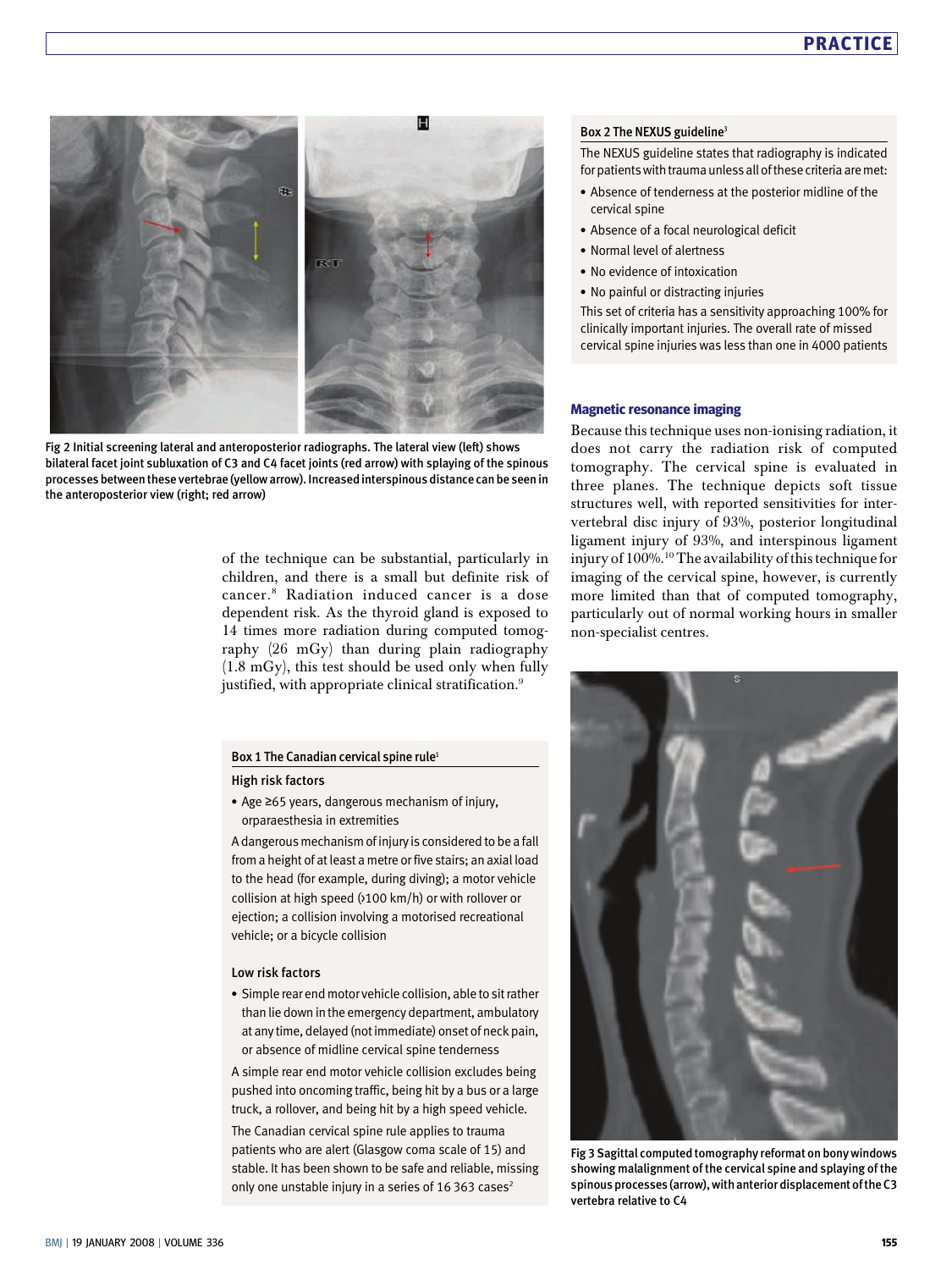Although magnetic resonance imaging is the examination of choice for evaluating soft tissue injuries, ligamentous injuries, and spinal cord injuries, computed tomography is better at detecting fractures—particularly those involving the posterior elements.<sup>11</sup> During magnetic resonance imaging, the patient is placed in a strong magnetic field, and contraindications such as pacemakers, intraorbital metal fragments, and intracranial surgical clips must be taken into account. Furthermore, traumatised patients undergoing resuscitation will be surrounded by staff and equipment that should not be exposed to the magnetic field. For practical reasons, therefore, most units need the patient to be stabilised before imaging.

The current role of magnetic resonance imaging is to determine the extent of injury to the spinal cord and soft tissue associated with bony injuries shown by plain radiography or computed tomography. It is also indicated in patients presenting with neurological signs and symptoms that might be caused by injury to the cervical spine. Pathologies that can be identified by magnetic resonance imaging include cord contusions, acute disc herniation, anterior and posterior longitudinal ligament injury, epidural haematomas, and soft tissue haematomas. Associated vertebral artery injury seen in fractures of the foramen transversarium may also be identified by this technique.<sup>12</sup>

#### Outcome of this case

The patient had sustained a neck injury by a high risk mechanism, which necessitated cervical spine radiography in accordance with NICE guidelines. We



Fig 4 Sagittal T2 weighted magnetic resonance image. The affected region (arrow) shows high signal intensity associated with discontinuity of the ligamentum flavum, consistent with disruption to the ligamentum flavum and interspinous ligament. The appearance of the spinal cord (asterisk) was normal

#### Box 3 Summary of NICE guidelines<sup>4</sup>

Patients with any one of the following risk factors should have plain radiography (three views) of the cervical spine:

 Presence of neck pain or midline tenderness with: Age ≥65 years

Dangerous mechanism of injury (see box 1).

- Not considered safe to assess movement in the neck for reasons other than those above
- Considered safe to assess movement in the neck, and on assessment the patient cannot actively rotate the neck 45° to the left and right. Safe assessment can be carried out if the patient:

Was involved in a simple rear end motor vehicle collision

Is comfortable in a sitting position in the emergency department

Has been ambulatory at any time since injury with no midline cervical spine tenderness Has delayed onset of neck pain

 A definitive diagnosis of cervical spine injury is needed urgently (for example, before surgery)

obtained a standard three view series of the cervical spine (fig 2).

In view of the abnormal cervical radiograph, we performed computed tomography, which provides detailed bony visualisation and characterisation of the injury. Furthermore, the possibility of other fractures not identified on plain films had to be excluded because these would affect management. In particular, although the cervico-thoracic junction was visible on the radiograph, it was not deemed adequately visualised to exclude further injury. The scan showed an unstable cervical spine injury with bilateral anterior subluxation of the facet joints (fig 3). No other bony injury, soft tissue swelling, or haematoma was evident.

Because the patient had an unstable cervical spine injury that needed surgery, we carried out magnetic resonance imaging to map the extent of ligament injury before surgery and to exclude other associated injuries not identified on computed tomography, such as acute disc prolapse, spinal cord injury, or spinal canal haematoma. The scan showed serious injury to the interspinous ligament, but no other associated injuries (fig 4). The patient was transferred to a neurosurgical unit for spinal stabilisation with fusion of the C3 and C4 vertebrae.

The adoption of appropriate guidelines mandated that radiography be performed on this patient. Computed tomography was indicated as the plain films were abnormal, and magnetic resonance imaging—with its excellent soft tissue visualisation —showed the extent of the ligament injury and ruled out associated injuries before surgery.